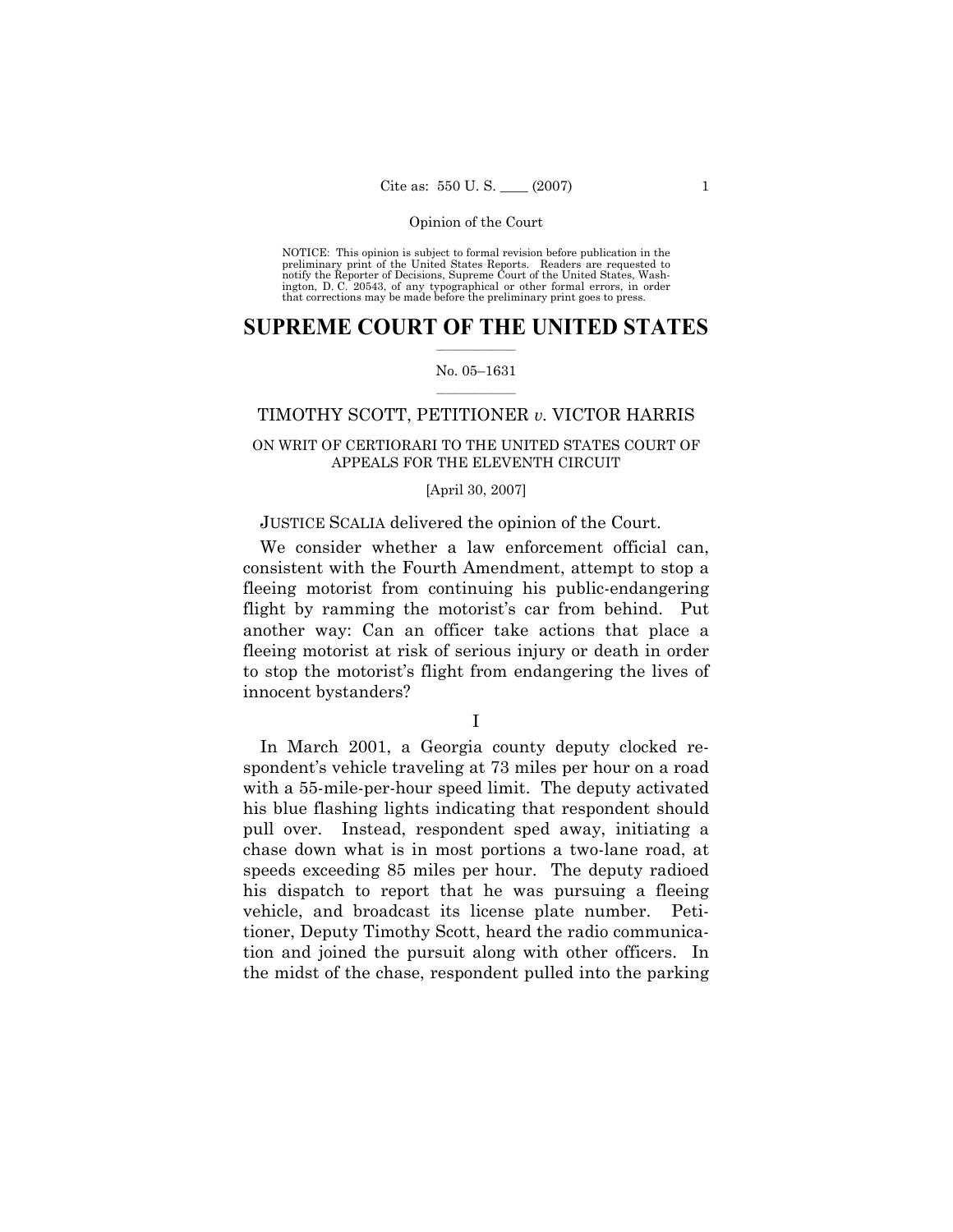### Opinion of the Court

lot of a shopping center and was nearly boxed in by the various police vehicles. Respondent evaded the trap by making a sharp turn, colliding with Scott's police car, exiting the parking lot, and speeding off once again down a two-lane highway.

Following respondent's shopping center maneuvering, which resulted in slight damage to Scott's police car, Scott took over as the lead pursuit vehicle. Six minutes and nearly 10 miles after the chase had begun, Scott decided to attempt to terminate the episode by employing a "Precision Intervention Technique (PIT) maneuver, which causes the fleeing vehicle to spin to a stop." Brief for Petitioner 4. Having radioed his supervisor for permission, Scott was told to "'[g]o ahead and take him out.'" *Harris* v. *Coweta County*, 433 F. 3d 807, 811 (CA11 2005). Instead, Scott applied his push bumper to the rear of respondentís vehicle.1 As a result, respondent lost control of his vehicle, which left the roadway, ran down an embankment, overturned, and crashed. Respondent was badly injured and was rendered a quadriplegic.

 Respondent filed suit against Deputy Scott and others under Rev. Stat. ß1979, 42 U. S. C. ß1983, alleging, *inter alia*, a violation of his federal constitutional rights, viz. use of excessive force resulting in an unreasonable seizure under the Fourth Amendment. In response, Scott filed a motion for summary judgment based on an assertion of qualified immunity. The District Court denied the motion, finding that "there are material issues of fact on which the issue of qualified immunity turns which present sufficient disagreement to require submission to a jury." *Harris* v.

<sup>1</sup>Scott says he decided not to employ the PIT maneuver because he was "concerned that the vehicles were moving too quickly to safely execute the maneuver." Brief for Petitioner 4. Respondent agrees that the PIT maneuver could not have been safely employed. See Brief for Respondent 9. It is irrelevant to our analysis whether Scott had permission to take the precise actions he took.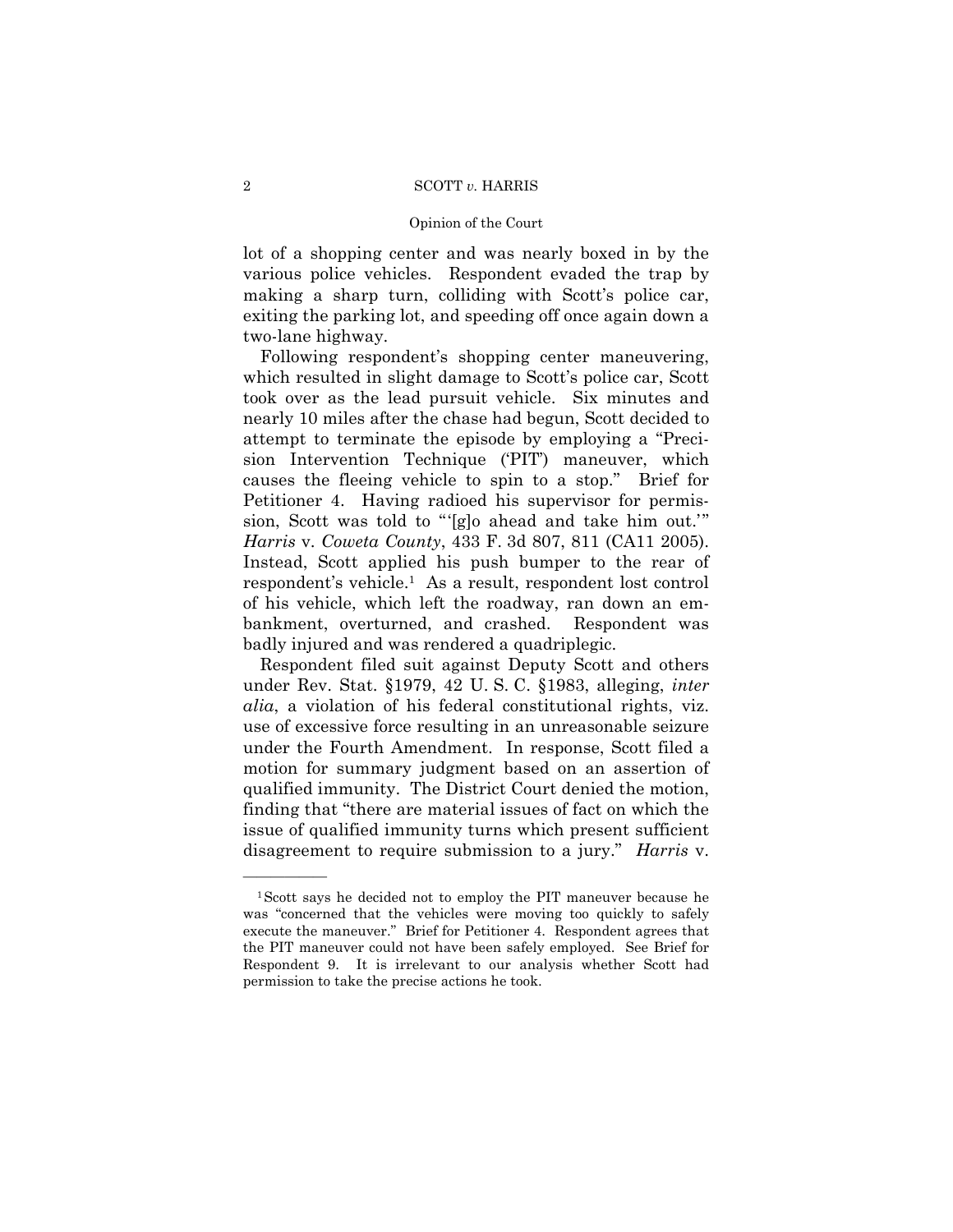*Coweta County*, No. 3:01–CV–148–WBH (ND Ga., Sept. 23, 2003), App. to Pet. for Cert.  $41a-42a$ . On interlocutory appeal,<sup>2</sup> the United States Court of Appeals for the Eleventh Circuit affirmed the District Court's decision to allow respondentís Fourth Amendment claim against Scott to proceed to trial.<sup>3</sup> Taking respondent's view of the facts as given, the Court of Appeals concluded that Scott's actions could constitute "deadly force" under *Tennessee* v. *Garner*, 471 U. S. 1 (1985), and that the use of such force in this context "would violate [respondent's] constitutional right to be free from excessive force during a seizure. Accordingly, a reasonable jury could find that Scott violated [respondent's] Fourth Amendment rights." 433 F. 3d, at 816. The Court of Appeals further concluded that "the law as it existed [at the time of the incident], was sufficiently clear to give reasonable law enforcement officers 'fair notice' that ramming a vehicle under these circumstances was unlawful.<sup>n</sup> *Id.*, at 817. The Court of Appeals thus concluded that Scott was not entitled to qualified immunity. We granted certiorari, 549 U. S. \_\_ (2006), and now reverse.

 In resolving questions of qualified immunity, courts are required to resolve a "threshold question: Taken in the light most favorable to the party asserting the injury, do

<sup>&</sup>lt;sup>2</sup>Qualified immunity is "an *immunity from suit* rather than a mere defense to liability; and like an absolute immunity, it is effectively lost if a case is erroneously permitted to go to trial.î *Mitchell* v. *Forsyth*, 472 U. S. 511, 526 (1985). Thus, we have held that an order denying qualified immunity is immediately appealable even though it is interlocutory; otherwise, it would be "effectively unreviewable." *Id.*, at 527. Further, "we repeatedly have stressed the importance of resolving immunity questions at the earliest possible stage in litigation.î *Hunter*

v. *Bryant*, 502 U. S. 224, 227 (1991) *(per curiam)*. 3None of the other claims respondent brought against Scott or any other party are before this Court.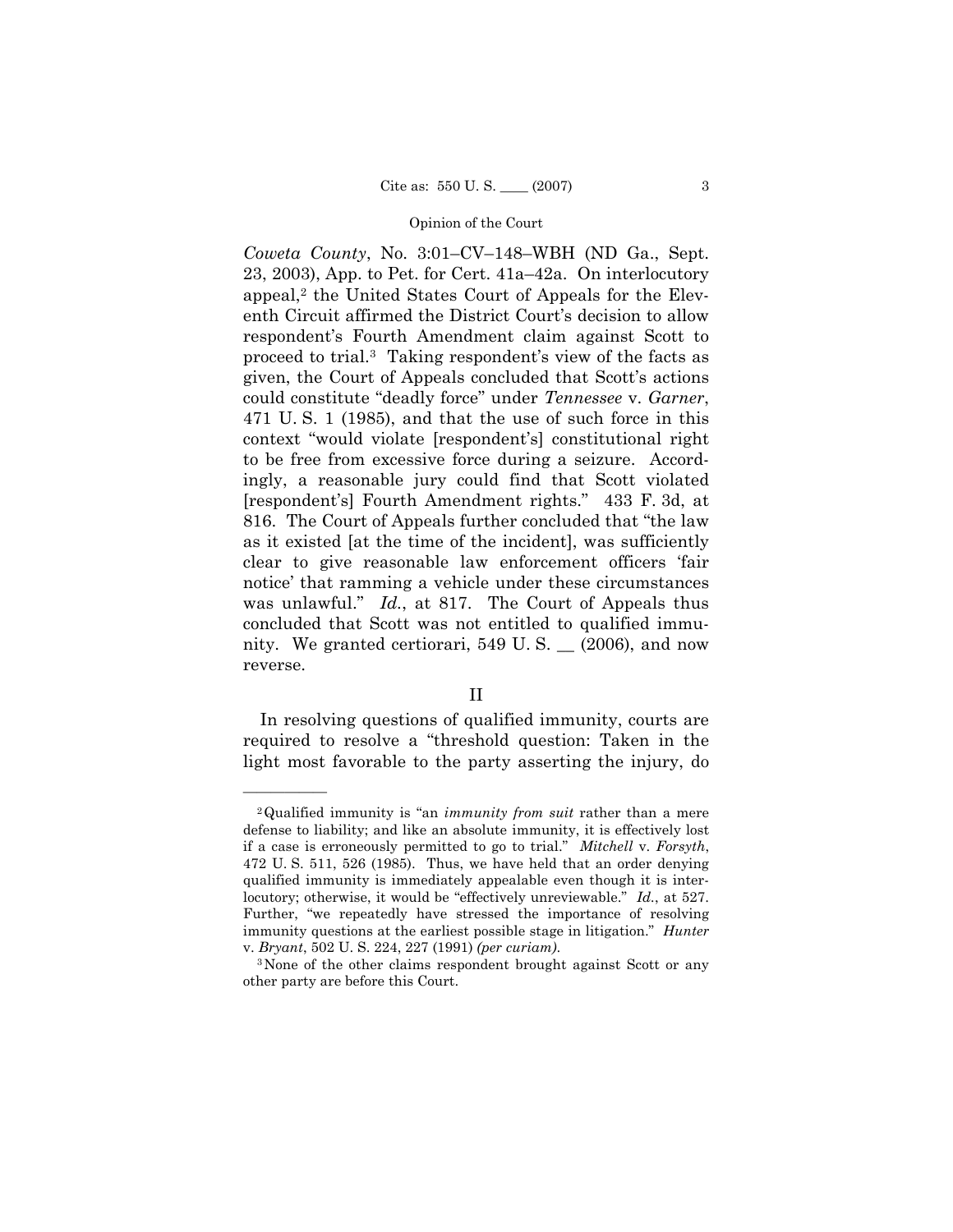### Opinion of the Court

the facts alleged show the officerís conduct violated a constitutional right? This must be the initial inquiry." *Saucier* v. *Katz*, 533 U. S. 194, 201 (2001). If, and only if, the court finds a violation of a constitutional right, "the next, sequential step is to ask whether the right was clearly established . . . in light of the specific context of the case." *Ibid.* Although this ordering contradicts "[o]ur policy of avoiding unnecessary adjudication of constitutional issues,î *United States* v. *Treasury Employees*, 513 U. S. 454, 478 (1995) (citing *Ashwander* v. *TVA*, 297 U. S.  $288, 346-347$  (1936) (Brandeis, J., concurring)), we have said that such a departure from practice is "necessary to set forth principles which will become the basis for a [future] holding that a right is clearly established.î *Saucier*, *supra*, at 201.4 We therefore turn to the threshold inquiry: whether Deputy Scott's actions violated the Fourth Amendment.

<sup>&</sup>lt;sup>4</sup>Prior to this Court's announcement of *Saucier's* "rigid 'order of battle," *Brosseau* v. *Haugen*, 543 U. S. 194, 201-202 (2004) (BREYER, J., concurring), we had described this order of inquiry as the "better approach,î *County of Sacramento* v. *Lewis*, 523 U. S. 833, 841, n. 5 (1998), though not one that was required in all cases. See  $id.$ , at 858– 859 (BREYER, J., concurring); *id.*, at 859 (STEVENS, J., concurring in judgment). There has been doubt expressed regarding the wisdom of *Saucier*'s decision to make the threshold inquiry mandatory, especially in cases where the constitutional question is relatively difficult and the qualified immunity question relatively straightforward. See, *e.g.*, *Brosseau*, *supra*, at 201 (BREYER, J., joined by SCALIA and GINSBURG, JJ., concurring); *Bunting* v. *Mellen*, 541 U. S. 1019 (2004) (STEVENS, J., joined by GINSBURG and BREYER, JJ., respecting denial of certiorari); *id.*, at 1025 (SCALIA, J., joined by Rehnquist, C.J., dissenting). See also *Lyons* v. *Xenia*, 417 F. 3d 565, 580-584 (CA6 2005) (Sutton, J., concurring). We need not address the wisdom of *Saucier* in this case, however, because the constitutional question with which we are presented is, as discussed in Part III-B, *infra*, easily decided. Deciding that question first is thus the "better approach," *Lewis*, *supra*, at 841, n. 5, regardless of whether it is required.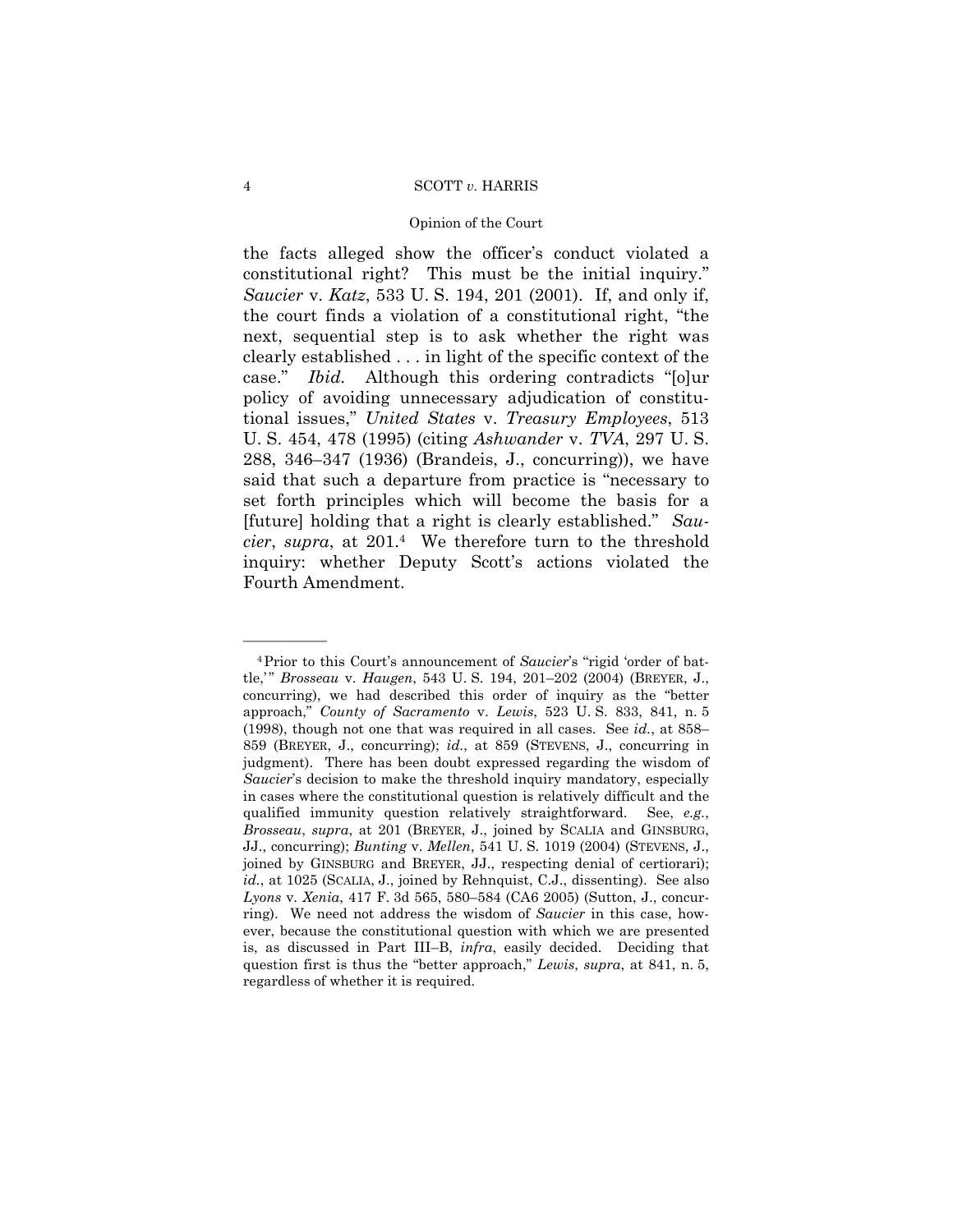# III

# A

The first step in assessing the constitutionality of Scott's actions is to determine the relevant facts. As this case was decided on summary judgment, there have not yet been factual findings by a judge or jury, and respondent's version of events (unsurprisingly) differs substantially from Scott's version. When things are in such a posture, courts are required to view the facts and draw reasonable inferences "in the light most favorable to the party opposing the [summary judgment] motion.î *United States* v. *Diebold, Inc.*, 369 U. S. 654, 655 (1962) *(per curiam); Saucier*, *supra*, at 201. In qualified immunity cases, this usually means adopting (as the Court of Appeals did here) the plaintiffís version of the facts.

 There is, however, an added wrinkle in this case: existence in the record of a videotape capturing the events in question. There are no allegations or indications that this videotape was doctored or altered in any way, nor any contention that what it depicts differs from what actually happened. The videotape quite clearly contradicts the version of the story told by respondent and adopted by the Court of Appeals.5 For example, the Court of Appeals adopted respondent's assertions that, during the chase, ìthere was little, if any, actual threat to pedestrians or other motorists, as the roads were mostly empty and [respondent] remained in control of his vehicle.î 433 F. 3d, at 815. Indeed, reading the lower court's opinion, one gets

<sup>5</sup> JUSTICE STEVENS suggests that our reaction to the videotape is somehow idiosyncratic, and seems to believe we are misrepresenting its contents. See *post*, at 4 (dissenting opinion) ("In sum, the factual statements by the Court of Appeals quoted by the Court  $\dots$  were entirely accurate"). We are happy to allow the videotape to speak for itself. See Record 36, Exh. A, available at http://www.supremecourtus.gov/opinions/video/scott\_v\_harris.rmvb and in Clerk of Court's case file.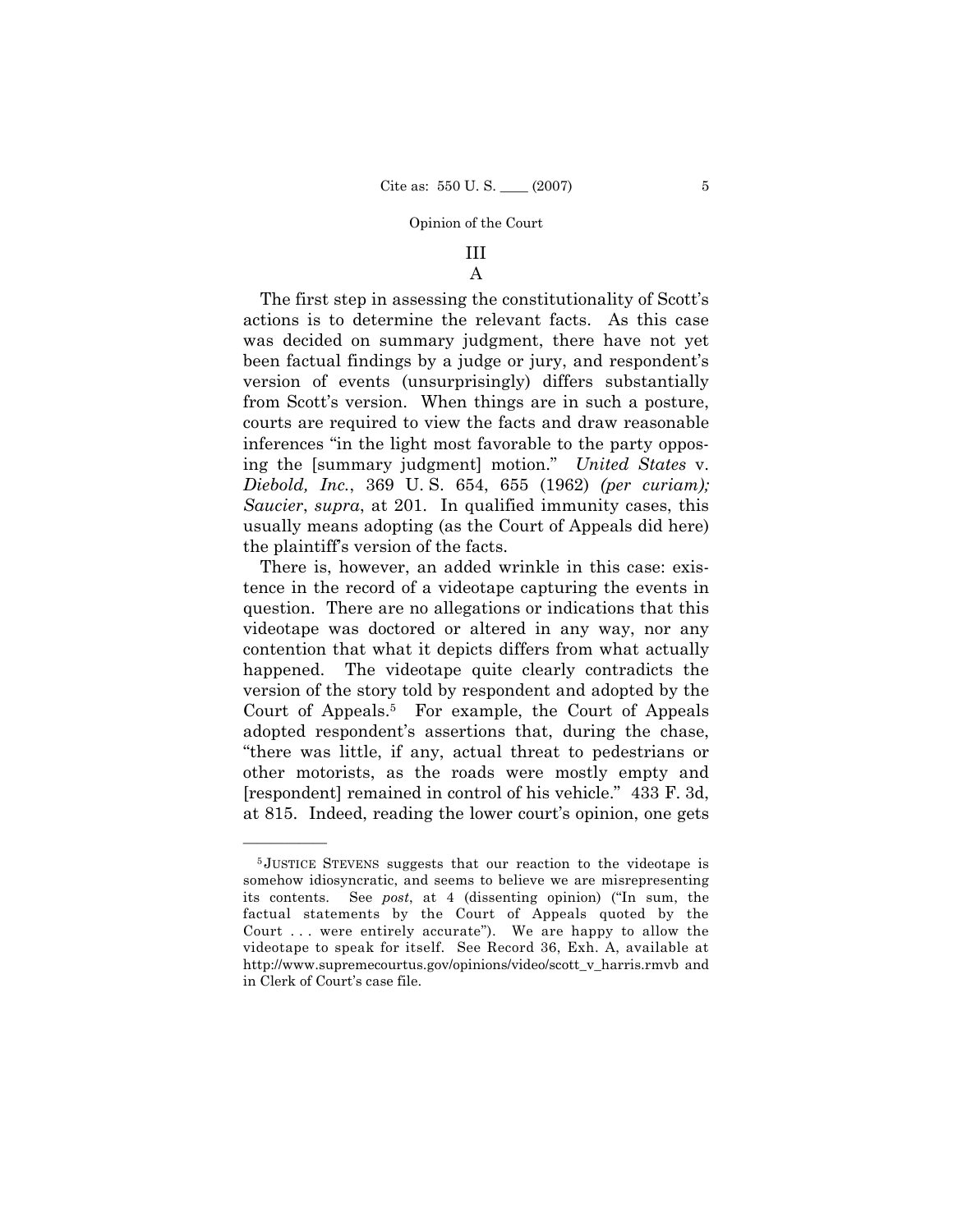### Opinion of the Court

the impression that respondent, rather than fleeing from police, was attempting to pass his driving test:

ì[T]aking the facts from the non-movantís viewpoint, [respondent] remained in control of his vehicle, slowed for turns and intersections, and typically used his indicators for turns. He did not run any motorists off the road. Nor was he a threat to pedestrians in the shopping center parking lot, which was free from pedestrian and vehicular traffic as the center was closed. Significantly, by the time the parties were back on the highway and Scott rammed [respondent], the motorway had been cleared of motorists and pedestrians allegedly because of police blockades of the nearby intersections." *Id.*, at 815–816 (citations omitted).

 The videotape tells quite a different story. There we see respondentís vehicle racing down narrow, two-lane roads in the dead of night at speeds that are shockingly fast. We see it swerve around more than a dozen other cars, cross the double-yellow line, and force cars traveling in both directions to their respective shoulders to avoid being hit.<sup>6</sup> We see it run multiple red lights and travel for considerable periods of time in the occasional center left-turn-only lane, chased by numerous police cars forced to engage in

 $6$  JUSTICE STEVENS hypothesizes that these cars "had already pulled to the side of the road or were driving along the shoulder because they heard the police sirens or saw the flashing lights," so that "[a] jury could certainly conclude that those motorists were exposed to no greater risk than persons who take the same action in response to a speeding ambulance." Post, at 3. It is not our experience that ambulances and fire engines careen down two-lane roads at 85-plus miles per hour, with an unmarked scout car out in front of them. The risk they pose to the public is vastly less than what respondent created here. But even if that were not so, it would in no way lead to the conclusion that it was unreasonable to eliminate the threat to life that respondent posed. Society accepts the risk of speeding ambulances and fire engines in order to save life and property; it need not (and assuredly does not) accept a similar risk posed by a reckless motorist fleeing the police.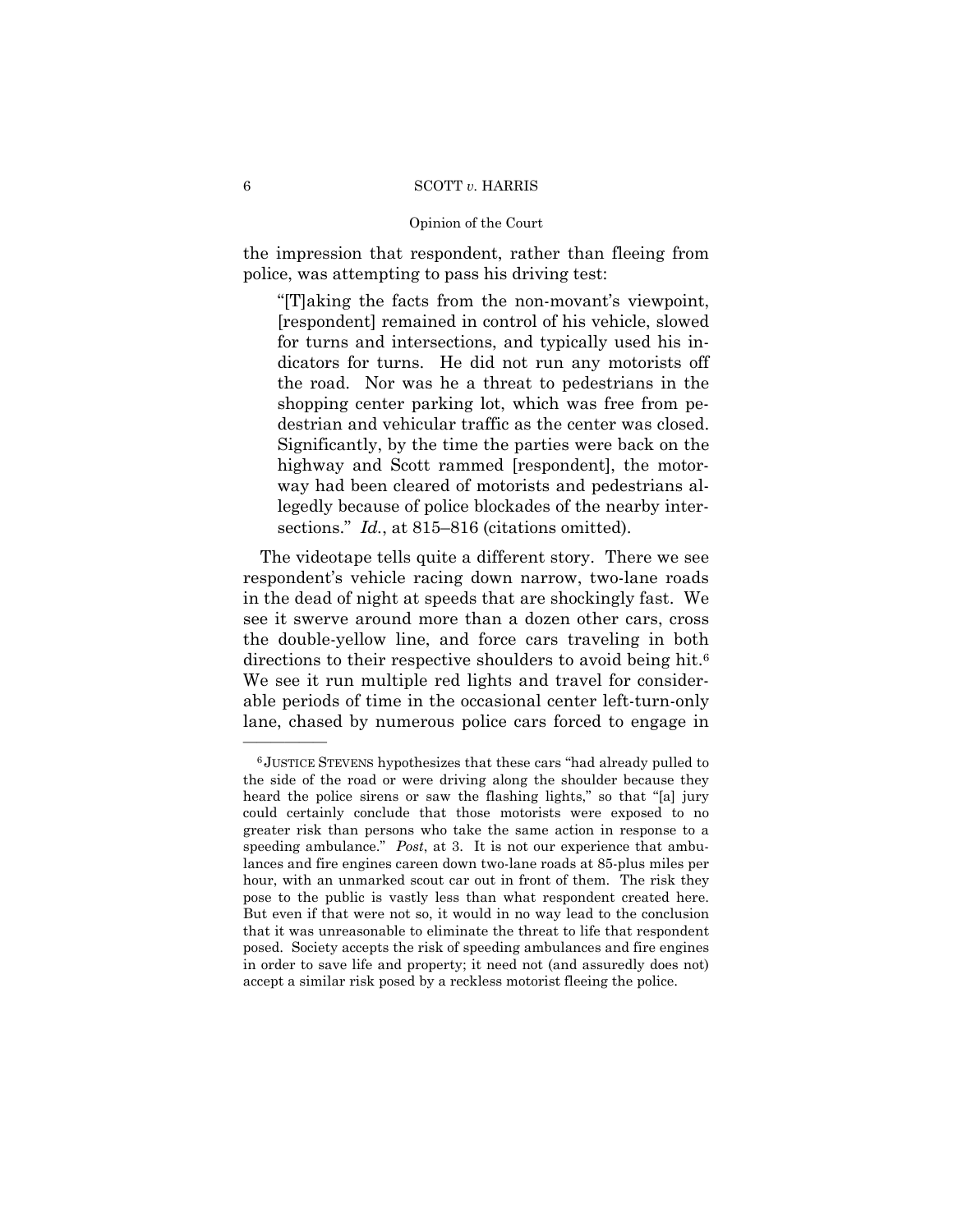the same hazardous maneuvers just to keep up. Far from being the cautious and controlled driver the lower court depicts, what we see on the video more closely resembles a Hollywood-style car chase of the most frightening sort, placing police officers and innocent bystanders alike at great risk of serious injury.7

 At the summary judgment stage, facts must be viewed in the light most favorable to the nonmoving party only if there is a "genuine" dispute as to those facts. Fed. Rule Civ. Proc.  $56(c)$ . As we have emphasized, "[w]hen the moving party has carried its burden under Rule 56(c), its opponent must do more than simply show that there is some metaphysical doubt as to the material facts. . . . Where the record taken as a whole could not lead a rational trier of fact to find for the nonmoving party, there is no 'genuine issue for trial.<sup>77</sup> *Matsushita Elec. Industrial Co.* v. *Zenith Radio Corp.*, 475 U.S. 574, 586–587 (1986) (footnote omitted). "[T]he mere existence of *some* alleged factual dispute between the parties will not defeat an otherwise properly supported motion for summary judgment; the requirement is that there be no *genuine* issue of *material* fact.î *Anderson* v. *Liberty Lobby, Inc.*, 477 U. S. 242, 247 $-248$  (1986). When opposing parties tell two different stories, one of which is blatantly contradicted by the record, so that no reasonable jury could believe it, a court should not adopt that version of the facts for purposes of ruling on a motion for summary judgment.

 That was the case here with regard to the factual issue whether respondent was driving in such fashion as to endanger human life. Respondent's version of events is so utterly discredited by the record that no reasonable jury

<sup>7</sup>This is not to say that each and every factual statement made by the Court of Appeals is inaccurate. For example, the videotape validates the court's statement that when Scott rammed respondent's vehicle it was not threatening any other vehicles or pedestrians. (Undoubtedly Scott *waited* for the road to be clear before executing his maneuver.)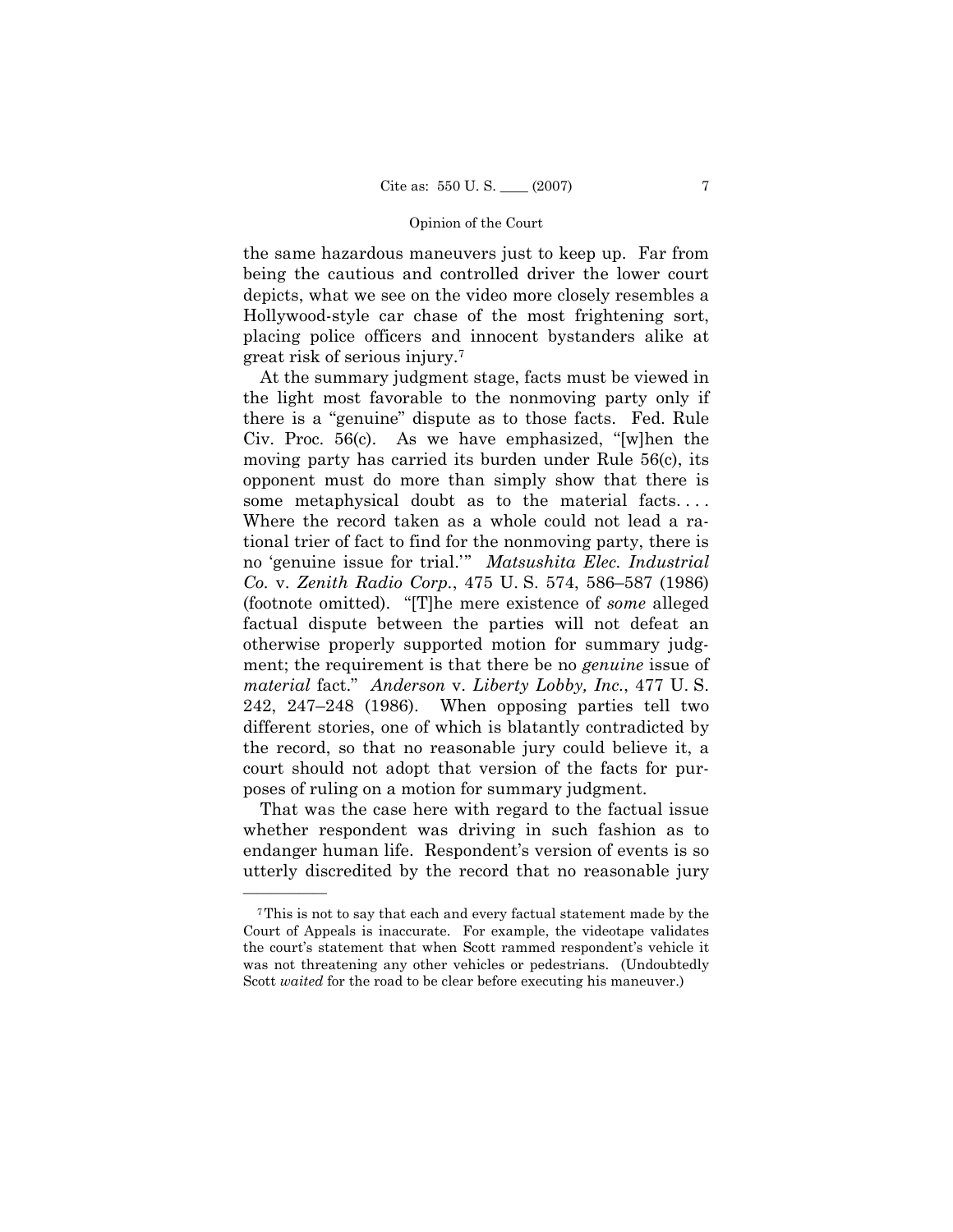could have believed him. The Court of Appeals should not have relied on such visible fiction; it should have viewed the facts in the light depicted by the videotape.

### B

 Judging the matter on that basis, we think it is quite clear that Deputy Scott did not violate the Fourth Amendment. Scott does not contest that his decision to terminate the car chase by ramming his bumper into respondent's vehicle constituted a "seizure." "[A] Fourth Amendment seizure [occurs] ... when there is a governmental termination of freedom of movement through means intentionally applied.î *Brower* v. *County of Inyo*, 489 U.S. 593, 596–597 (1989) (emphasis deleted). See also  $id.$ , at 597 ("If  $\ldots$  the police cruiser had pulled alongside the fleeing car and sideswiped it, producing the crash, then the termination of the suspect's freedom of movement would have been a seizure"). It is also conceded, by both sides, that a claim of "excessive force in the course of making [a] . . . 'seizure' of [the] person . . . [is] properly analyzed under the Fourth Amendment's 'objective reasonablenessí standard.î *Graham* v. *Connor*, 490 U. S. 386, 388 (1989). The question we need to answer is whether Scott's actions were objectively reasonable.<sup>8</sup>

1

 Respondent urges us to analyze this case as we analyzed *Garner*, 471 U.S. 1. See Brief for Respondent 16–29. We

 $8$ JUSTICE STEVENS incorrectly declares this to be "a question of fact best reserved for a jury," and complains we are "usurp[ing] the jury's factfinding function.î *Post*, at 7. At the summary judgment stage, however, once we have determined the relevant set of facts and drawn all inferences in favor of the nonmoving party *to the extent supportable by the record*, see Part III-A, *supra*, the reasonableness of Scott's actions—or, in JUSTICE STEVENS' parlance, "[w]hether [respondent's] actions have risen to a level warranting deadly force," *post*, at  $7$ —is a pure question of law.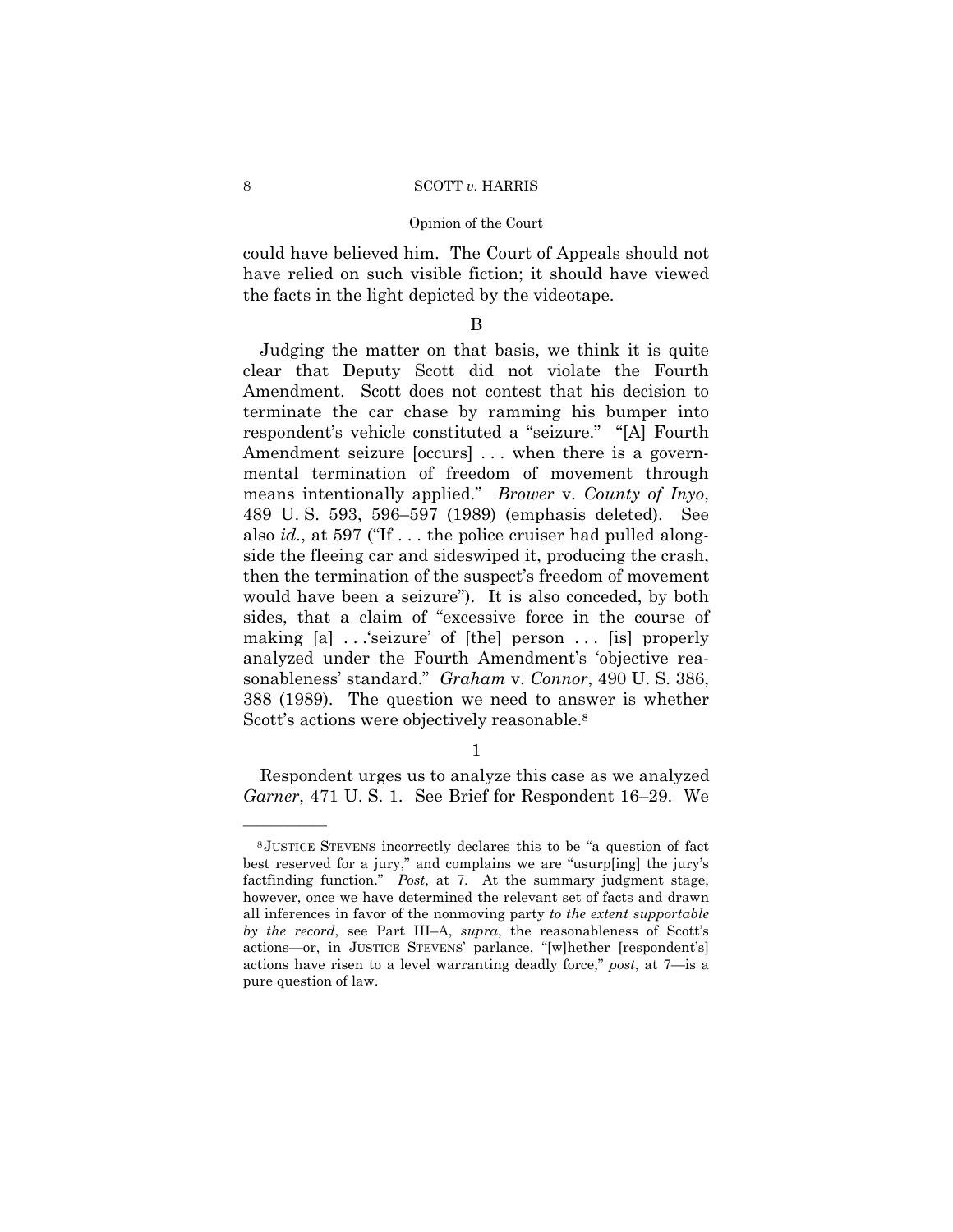must first decide, he says, whether the actions Scott took constituted "deadly force." (He defines "deadly force" as ìany use of force which creates a substantial likelihood of causing death or serious bodily injury," *id.*, at 19.) If so, respondent claims that *Garner* prescribes certain preconditions that must be met before Scott's actions can survive Fourth Amendment scrutiny: (1) The suspect must have posed an immediate threat of serious physical harm to the officer or others; (2) deadly force must have been necessary to prevent escape; $9$  and (3) where feasible, the officer must have given the suspect some warning. See Brief for Respondent 17<sup>-18</sup> (citing *Garner*, *supra*, at 9-12). Since these *Garner* preconditions for using deadly force were not met in this case, Scottís actions were *per se* unreasonable.

 Respondentís argument falters at its first step; *Garner*  did not establish a magical on/off switch that triggers rigid preconditions whenever an officerís actions constitute "deadly force." *Garner* was simply an application of the Fourth Amendment's "reasonableness" test, *Graham*, *supra*, at 388, to the use of a particular type of force in a particular situation. *Garner* held that it was unreasonable to kill a "young, slight, and unarmed" burglary sus-

<sup>9</sup>Respondent, like the Court of Appeals, defines this second precondition as "'necessary to prevent escape,'" Brief for Respondent 17; *Harris* v. *Coweta County*, 433 F. 3d 807, 813 (CA11 2005), quoting *Garner*, 471 U. S., at 11. But that quote from *Garner* is taken out of context. The necessity described in *Garner* was, in fact, the need to prevent "serious physical harm, either to the officer or to others.î *Ibid.* By way of example only, *Garner* hypothesized that deadly force may be used "if necessary to prevent escape" when the suspect is known to have "committed a crime involving the infliction or threatened infliction of serious physical harm," *ibid.*, so that his mere being at large poses an inherent danger to society. Respondent did not pose that type of inherent threat to society, since (prior to the car chase) he had committed only a minor traffic offense and, as far as the police were aware, had no prior criminal record. But in this case, unlike in *Garner*, it was respondent's flight itself (by means of a speeding automobile) that posed the threat of "serious physical harm . . . to others." *Ibid.*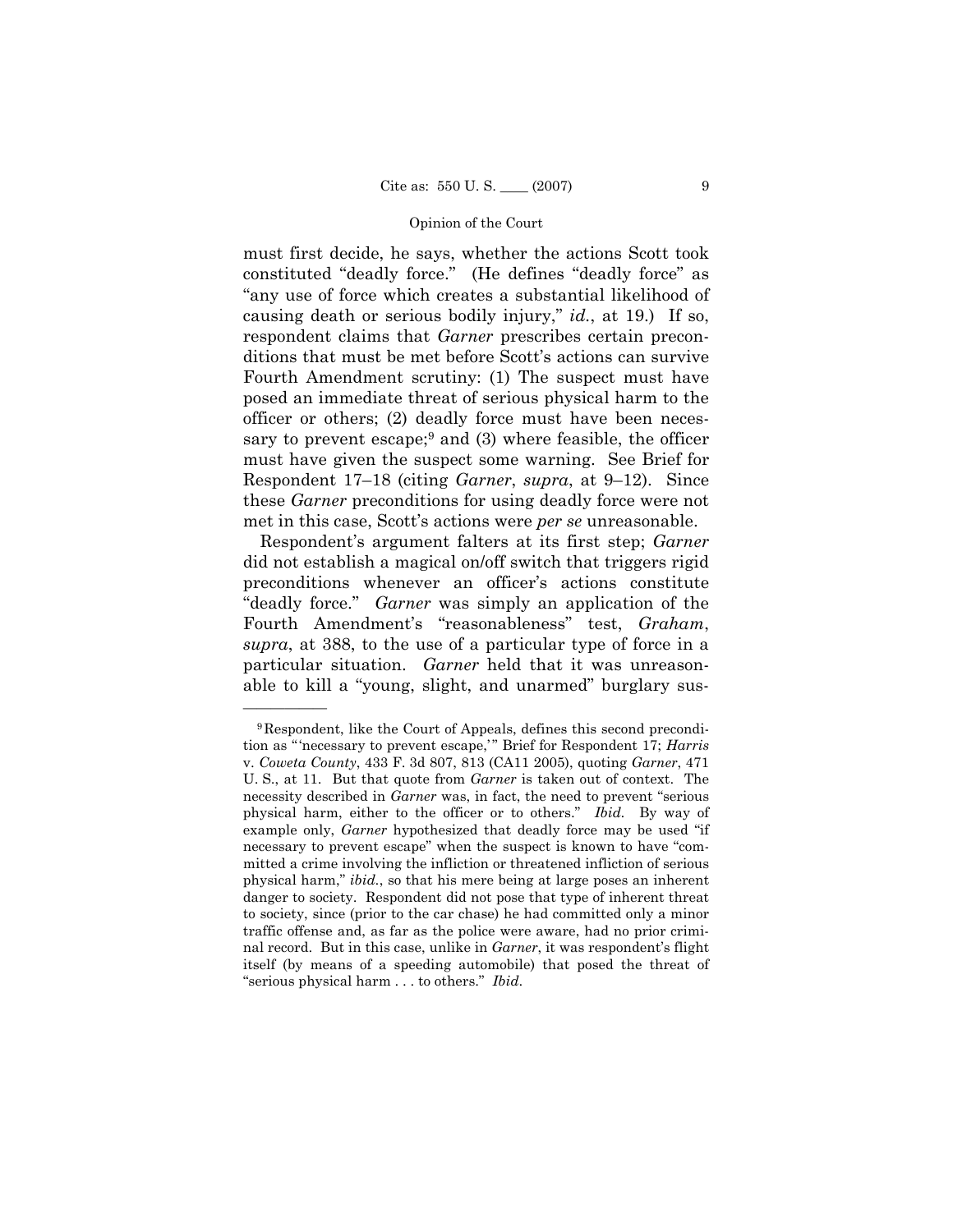### Opinion of the Court

pect,  $471$  U.S., at  $21$ , by shooting him "in the back of the head" while he was running away on foot, *id.*, at 4, and when the officer "could not reasonably have believed that [the suspect]  $\dots$  posed any threat," and "never attempted to justify his actions on any basis other than the need to prevent an escape," *id.*, at 21. Whatever *Garner* said about the factors that *might have* justified shooting the suspect in that case, such "preconditions" have scant applicability to this case, which has vastly different facts. ì*Garner* had nothing to do with one car striking another or even with car chases in general  $\dots$ . A police car's bumping a fleeing car is, in fact, not much like a policemanís shooting a gun so as to hit a person.î *Adams* v. *St. Lucie County Sheriffís Dept.*, 962 F. 2d 1563, 1577 (CA11 1992) (Edmondson, J., dissenting), adopted by 998 F. 2d 923 (CA11 1993) (en banc) *(per curiam)*. Nor is the threat posed by the flight on foot of an unarmed suspect even remotely comparable to the extreme danger to human life posed by respondent in this case. Although respondent's attempt to craft an easy-to-apply legal test in the Fourth Amendment context is admirable, in the end we must still slosh our way through the factbound morass of "reasonableness." Whether or not Scott's actions constituted application of "deadly force," all that matters is whether Scott's actions were reasonable.

 $\mathcal{D}_{\mathcal{L}}$ 

 In determining the reasonableness of the manner in which a seizure is effected, " $[w]e$  must balance the nature and quality of the intrusion on the individual's Fourth Amendment interests against the importance of the governmental interests alleged to justify the intrusion.<sup>"</sup> *United States* v. *Place*, 462 U. S. 696, 703 (1983). Scott defends his actions by pointing to the paramount governmental interest in ensuring public safety, and respondent nowhere suggests this was not the purpose motivating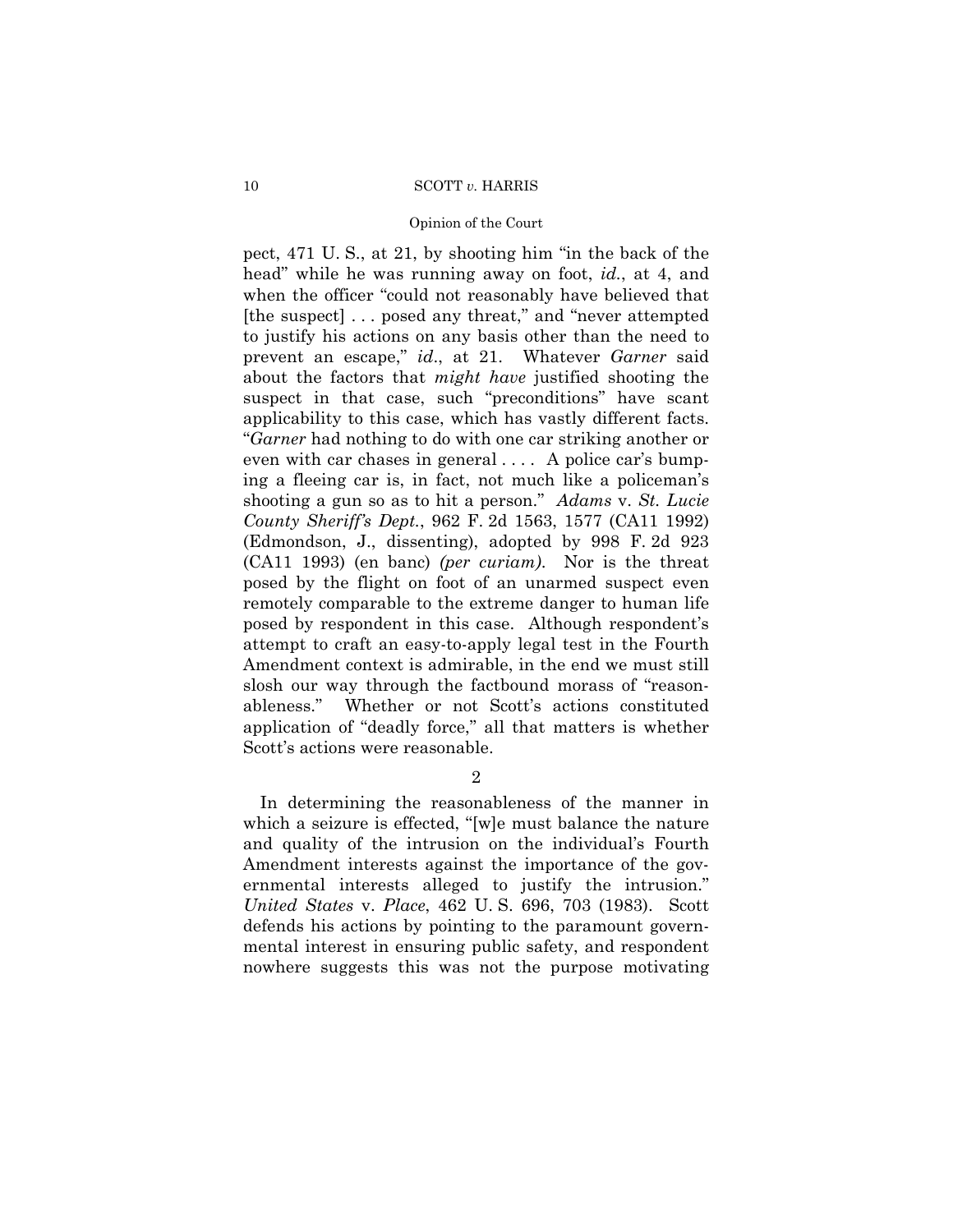Scott's behavior. Thus, in judging whether Scott's actions were reasonable, we must consider the risk of bodily harm that Scottís actions posed to respondent in light of the threat to the public that Scott was trying to eliminate. Although there is no obvious way to quantify the risks on either side, it is clear from the videotape that respondent posed an actual and imminent threat to the lives of any pedestrians who might have been present, to other civilian motorists, and to the officers involved in the chase. See Part III–A, *supra*. It is equally clear that Scott's actions posed a high likelihood of serious injury or death to respondent—though not the near *certainty* of death posed by, say, shooting a fleeing felon in the back of the head, see *Garner*, *supra*, at 4, or pulling alongside a fleeing motorist's car and shooting the motorist, cf. *Vaughan* v. *Cox*, 343 F. 3d 1323, 1326–1327 (CA11 2003). So how does a court go about weighing the perhaps lesser probability of injuring or killing numerous bystanders against the perhaps larger probability of injuring or killing a single person? We think it appropriate in this process to take into account not only the number of lives at risk, but also their relative culpability. It was respondent, after all, who intentionally placed himself and the public in danger by unlawfully engaging in the reckless, high-speed flight that ultimately produced the choice between two evils that Scott confronted. Multiple police cars, with blue lights flashing and sirens blaring, had been chasing respondent for nearly 10 miles, but he ignored their warning to stop. By contrast, those who might have been harmed had Scott not taken the action he did were entirely innocent. We have little difficulty in concluding it was reasonable for Scott to take the action that he did.10

<sup>10</sup>The Court of Appeals cites *Brower* v. *County of Inyo*, 489 U. S. 593,  $595$  (1989), for its refusal to "countenance the argument that by continuing to flee, a suspect absolves a pursuing police officer of any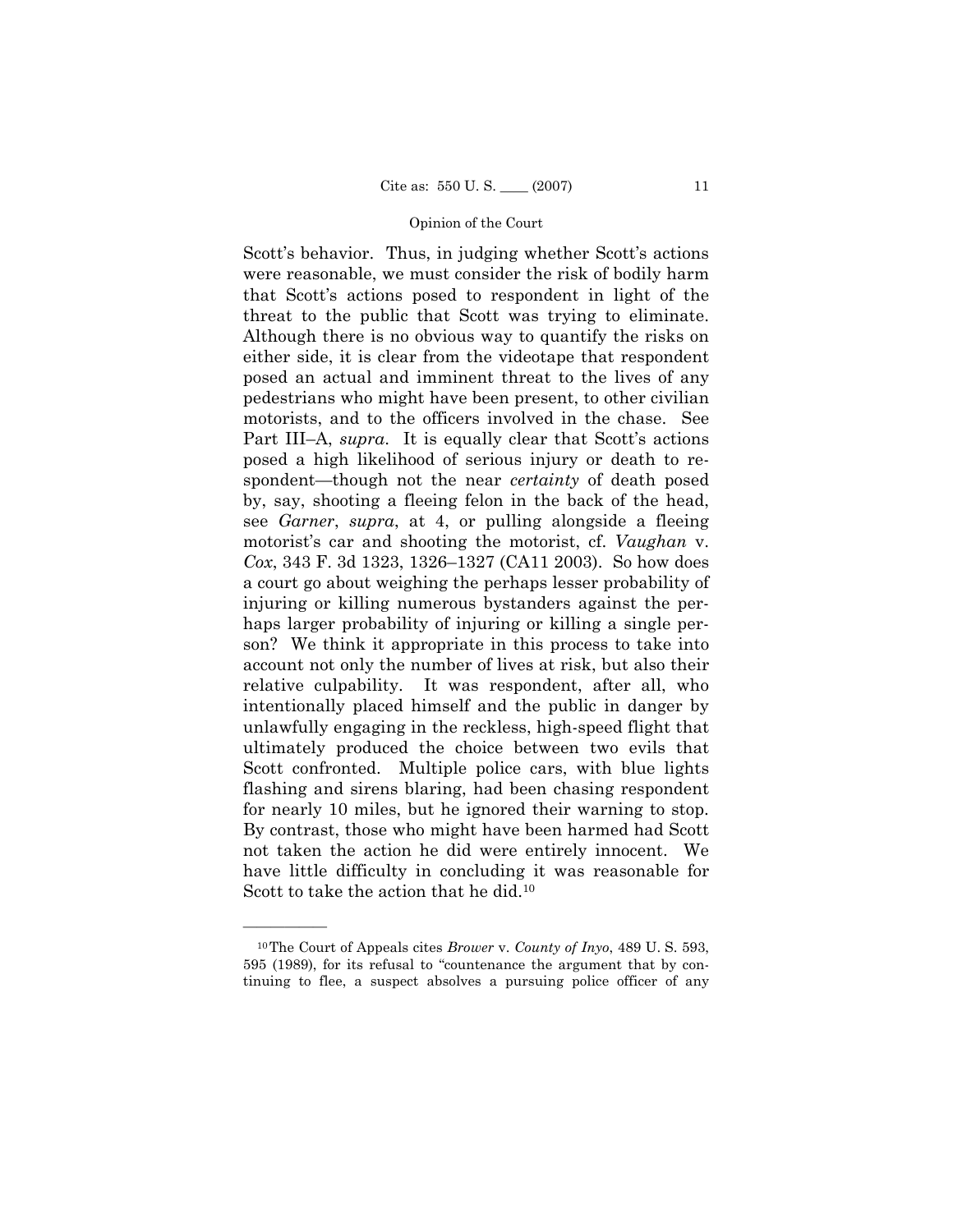### Opinion of the Court

But wait, says respondent: Couldn't the innocent public equally have been protected, and the tragic accident entirely avoided, if the police had simply ceased their pursuit? We think the police need not have taken that chance and hoped for the best. Whereas Scott's action—ramming respondent off the road—was *certain* to eliminate the risk that respondent posed to the public, ceasing pursuit was not. First of all, there would have been no way to convey convincingly to respondent that the chase was off, and that he was free to go. Had respondent looked in his rearview mirror and seen the police cars deactivate their flashing lights and turn around, he would have had no idea whether they were truly letting him get away, or simply devising a new strategy for capture. Perhaps the police knew a shortcut he didnít know, and would reappear down the road to intercept him; or perhaps they were setting up a roadblock in his path. Cf. *Brower*, 489 U. S., at 594. Given such uncertainty, respondent might have been just as likely to respond by continuing to drive recklessly as by slowing down and wiping his brow.11

Second, we are loath to lay down a rule requiring the

possible liability for all ensuing actions during the chase," 433 F. 3d, at 816. The only question in *Brower* was whether a police roadblock constituted a *seizure* under the Fourth Amendment. In deciding that question, the relative culpability of the parties is, of course, irrelevant; a seizure occurs whenever the police are "responsib[le] for the termination of [a person's] movement," 433 F. 3d, at 816, regardless of the reason for the termination. Culpability *is* relevant, however, to the *reasonableness* of the seizure—to whether preventing possible harm to the innocent justifies exposing to possible harm the person threatening them.<br> $11$ Contrary to JUSTICE STEVENS' assertions, we do not "assum[e] that

dangers caused by flight from a police pursuit will continue after the pursuit ends," *post*, at 6, nor do we make any "factual assumptions," *post,* at 5, with respect to what would have happened if the police had gone home. We simply point out the *uncertainties* regarding what would have happened, in response to *respondentís* factual assumption that the high-speed flight would have ended.